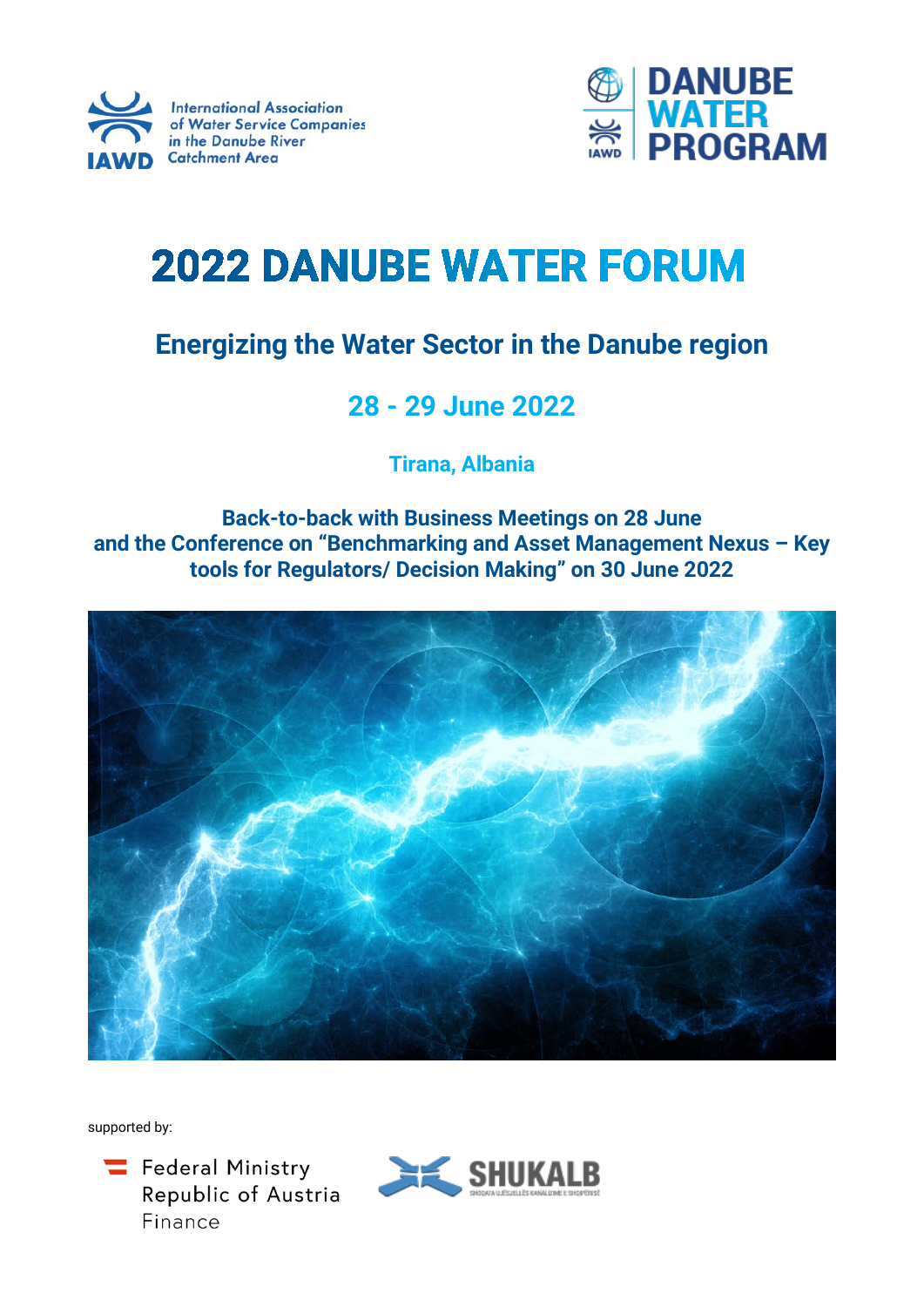## **The Danube Water Program**

The Danube Water Program (DWP) implemented by the World Bank and IAWD supports smart policies, strong utilities and sustainable water and wastewater services in the Danube region by partnering with regional, national and local stakeholders, promoting an informed policy dialogue around the sector's challenges and strengthening the technical and managerial capacity of the sector's utilities and institutions.

## **Danube Water Conference and Danube Water Forum**

Since its start, the Danube Water Program has been working on the establishment of an international network of water sector institutions and experts, becoming a well-known resource for vitally needed capacity building, knowledge sharing, analytical and advisory services. In that context, the bi-annual Danube Water Conference (DWC) and Danube Water Forum (DWF) have become signature events for the Program and the Danube region and rotate on a yearly basis. While the DWC is hosted in Vienna (Austria), the DWF is organised in the region with the support of a strong partner. Both events serve as an international platform convening sector professionals from the Danube region and beyond to discuss the latest challenges and opportunities in the Danube region water sector.

## **Target Audience**

National institutions (ministries, regulators); national water and municipal associations, local government and utilities from the Danube region; representatives from regional utility (IAWD) and municipality (NALAS) associations; representatives from regulatory agency platforms; representatives from river basin organizations; representatives from the EU, UNECE, GIZ, SDC, the World Bank and other bilateral donors and IFIs; Young Water Professionals; academia; private companies; NGOs, and others.

## **Context and objective**

Austerity can come with an unforeseen price tag: increasing energy tariffs hit the water sector everywhere in the Danube region, and they are especially painful if investments have not yet taken place on measures to improve energy efficiency.

Energy, as for other sectors, is also essential for the water sector, driving water service delivery through pumping, treatment of freshwater before consumption, as well as treatment before discharge into the environment. Energy tariffs, generally considered as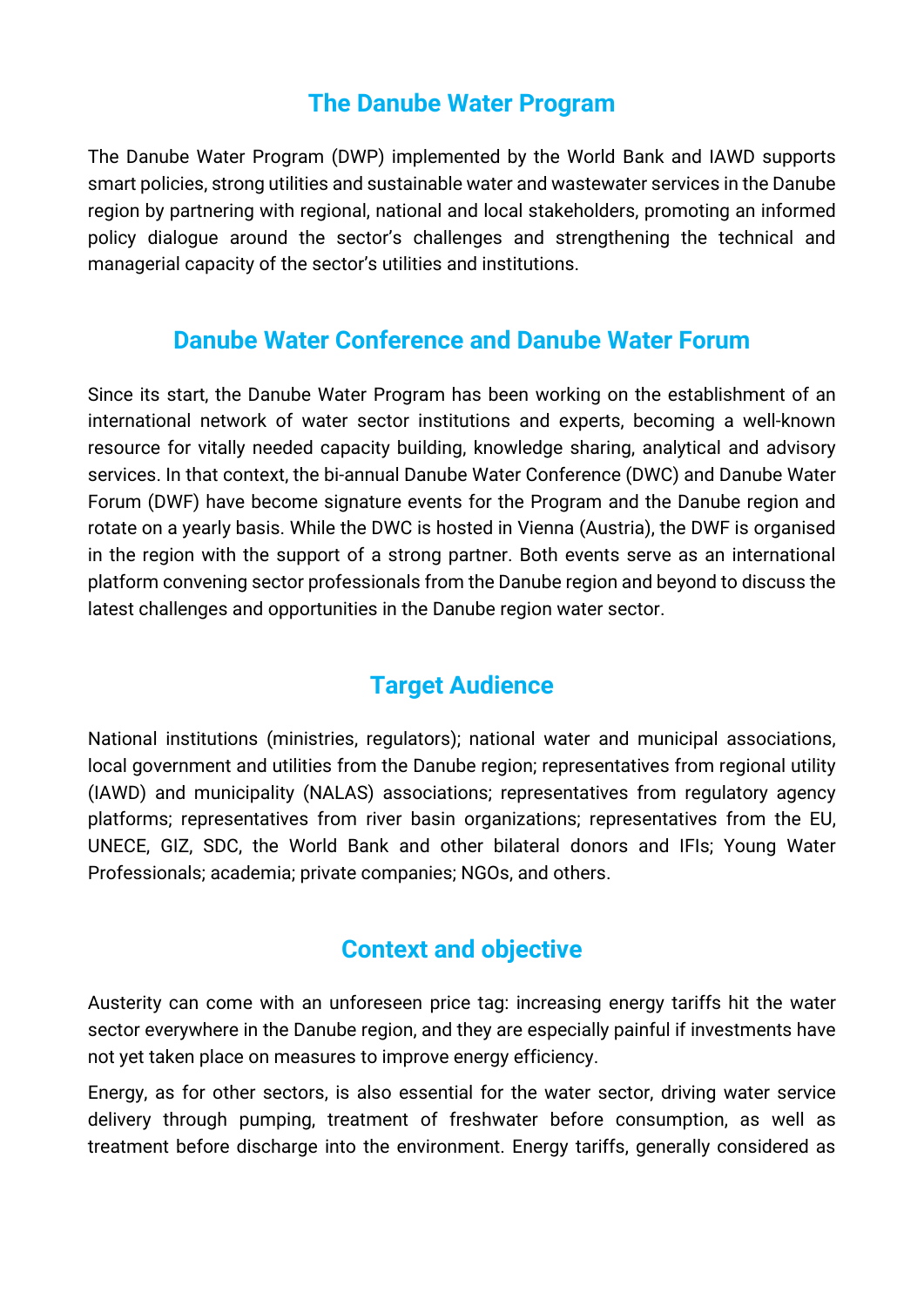affordable over the past decades, provided only limited incentives for water utilities to focus on an increase of energy efficiency and hence the reduction of energy consumption. This situation is about to change since energy costs have recently surged and costs for electricity and gas have multiplied in the beginning of 2022. Inefficient operations of utilities put additional financial constraints on water service providers to ensure the operation, maintenance, and replacement of the aging infrastructure.

However, for a majority of water and wastewater utilities, investments in energy efficiency can generate the highest return on investment. Electricity costs for water production, distribution, and treatment contribute significantly to operating costs, ranging in many countries from around 30% to 80% of non-labor operating costs of water and wastewater utilities. This although opportunities for the reduction of energy consumption are estimated between 20-50%, with a return on investment in 1-5 years. Improving energy efficiency in utilities can therefore lead to significantly lower energy costs and reduced vulnerability to energy tariff increases. Combined with measures like the reduction of water losses, measures to improve the performance of the water services sector can therefore contribute to both adaptation as well as mitigation to the impacts of climate change, as well as increasing the resilience of the sector overall.

The Danube Water Forum will provide an opportunity to shed light on the linkage between energy and water from different angles, with sessions exploring the development of the energy market and its effects on utilities in the region, innovative technologies, financing, and the creation of an enabling environment for modernization and reform.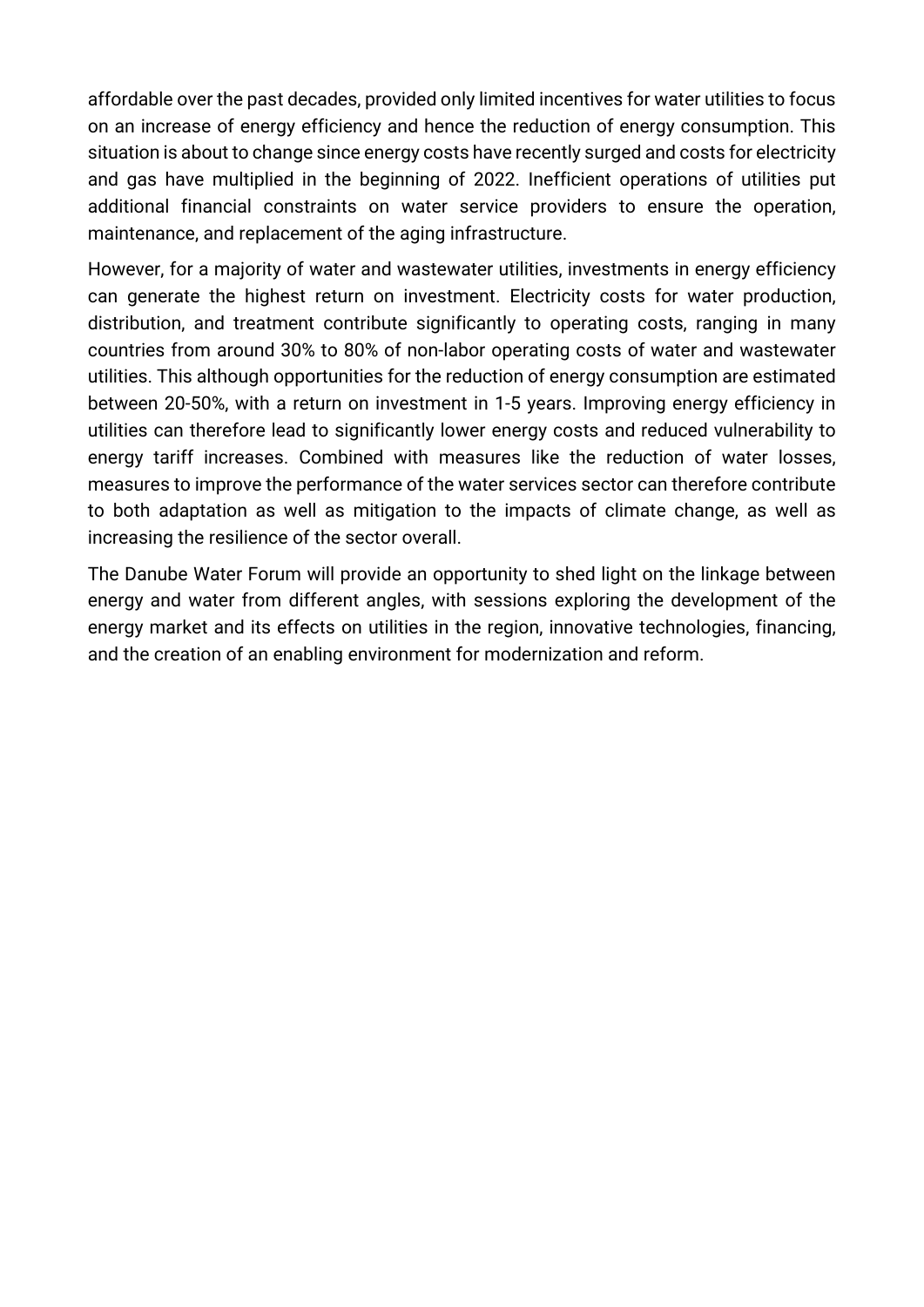# **Event's overview and Agenda**

| ທ                       |                 | <b>Tuesday, 28 June</b>                                        |                 |                                               |
|-------------------------|-----------------|----------------------------------------------------------------|-----------------|-----------------------------------------------|
|                         | $08:45 - 10:15$ | <b>IAWD Board meeting</b><br>Room Antigonea 3                  |                 |                                               |
| ာ                       | $10:15 - 10:30$ | Coffee Break                                                   |                 |                                               |
| <b>Busin</b><br>吊<br>O) | $10:30 - 12:30$ | <b>IAWD General Assembly</b><br>Room Antigonea 2               |                 |                                               |
|                         | $12:30 - 13:30$ |                                                                | Lunch Break     |                                               |
|                         | $13:30 - 15:30$ | <b>D-LeaP Committee Council</b><br>meeting<br>Room Antigonea 2 | $14:00 - 15:30$ | <b>Regulators meeting</b><br>Room Antigonea 3 |

|                         | Tuesday, 28 June          |                                                                                                                                   |  |
|-------------------------|---------------------------|-----------------------------------------------------------------------------------------------------------------------------------|--|
|                         | 15:00                     | <b>DWF Registration</b>                                                                                                           |  |
|                         | $16:30 - 18:00$           | 2022 DWF Opening Session: Water and Energy in Europe<br>Room Antigonea 1+2                                                        |  |
|                         | $18:00 - 20:00$           | <b>2022 DWF Welcome Reception and Cocktail</b>                                                                                    |  |
|                         | <b>Wednesday, 29 June</b> |                                                                                                                                   |  |
|                         | 08:00                     | <b>DWF Registration</b>                                                                                                           |  |
|                         | $09:00 - 10:30$           | Setting the Scene: The Energy Market and Effects on Utilities in<br>the Danube region<br>Room Antigonea 1+2                       |  |
|                         | $10:30 - 11:00$           | Coffee Break                                                                                                                      |  |
| 2022 Danube Water Forum | $11:00 - 12:30$           | Innovative technologies for saving and producing energy in the<br>water service sector<br>Room Antigonea 1+2                      |  |
|                         | $12:30 - 13:30$           | <b>Lunch Break</b>                                                                                                                |  |
|                         | $13:30 - 15:00$           | Financing energy related measures in the water service sector<br>Room Antigonea 1+2                                               |  |
|                         | $15:00 - 15:30$           | Coffee Break                                                                                                                      |  |
|                         | $15:30 - 17:00$           | Creating an enabling environment to energize the water sector:<br>capacity building, policy, and regulation<br>Room Antigonea 1+2 |  |
|                         | $17:00 - 17:30$           | 2022 Danube Water Forum: Closing Session<br>Room Antigonea 1+2                                                                    |  |
|                         | 19:00                     | <b>Joint Conference Dinner with Nexus event</b>                                                                                   |  |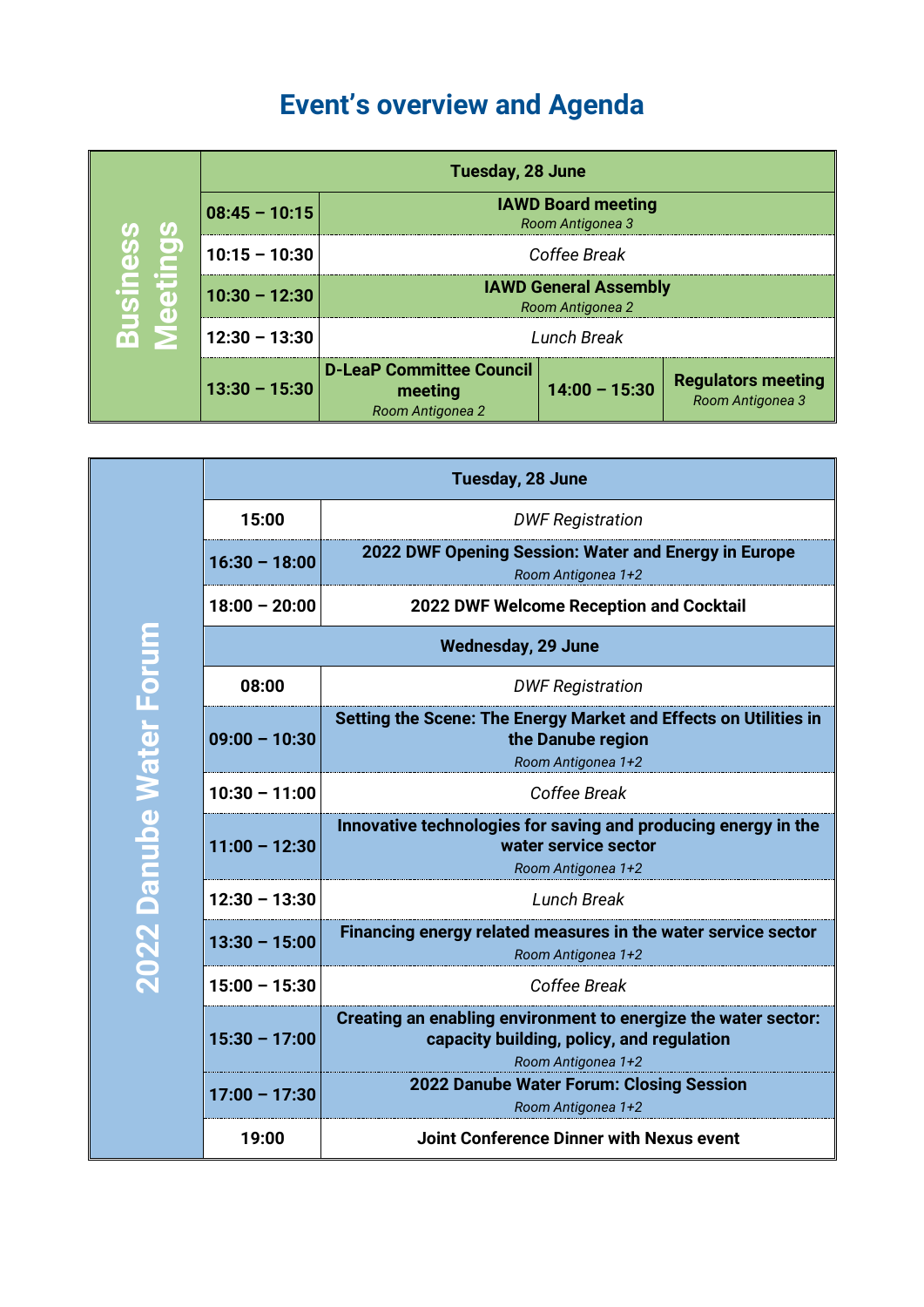## **2022 DWF Opening Session: Water and Energy in Europe**

**Date:** Tuesday, 28 June 2022 **Time:** 16:30 – 18:00 **Location:** Hotel Rogner, Room Antigonea 1 and 2 **Chairs:** Mr. Raimund Mair, World Bank and Ms. Katerina Schilling, IAWD

#### **Context and objective**

The opening and keynote session will feature welcoming words from senior representatives of the various institutions organizing, hosting and supporting the 2022 Danube Water Forum and provide an overview of the event's structure. It will be followed by a keynote speech and a panel discussion on the subject.

| <b>Time</b> |              | <b>Content</b>                                                                                                       | <b>Speaker</b>                                                                                                                                                                                                                                                                                                                                                         |
|-------------|--------------|----------------------------------------------------------------------------------------------------------------------|------------------------------------------------------------------------------------------------------------------------------------------------------------------------------------------------------------------------------------------------------------------------------------------------------------------------------------------------------------------------|
| 16:30       | 5'           | <b>Introduction</b>                                                                                                  | Mr. Raimund Mair, Senior Water Resource<br>Management Specialist, World Bank, Austria<br>and Ms. Katerina Schilling, Interim Head of<br>Technical Secretariat, IAWD, Austria                                                                                                                                                                                           |
| 16:35       | 10'          | Welcome words from the host country                                                                                  | H.E. Ms. Belinda Balluku, Minister of<br>Infrastructure and Energy, Albania (tbc)                                                                                                                                                                                                                                                                                      |
| 16:45       | $5^{\prime}$ | Welcome words from the Austrian Ministry of<br>Finance                                                               | Ms. Elisabeth Gruber, Director for<br>International Financial Institutions, Austrian<br>Federal Ministry of Finance, Austria                                                                                                                                                                                                                                           |
| 16:50       | 10'          | <b>Welcome words from the World Bank and</b><br><b>IAWD</b>                                                          | Ms. Evis Sulko, Senior Country Operation<br>Officer, World Bank, Albania and Mr. Walter<br>Kling, President, IAWD, Austria                                                                                                                                                                                                                                             |
| 17:00       | 20'          | <b>Keynote: Exploiting the Water-Energy Nexus</b><br>- Energy Saving and Reducing Greenhouse<br><b>Gas Emissions</b> | Mr. Loïc Charpentier, Water Innovation Policy<br>Manager, Water Europe                                                                                                                                                                                                                                                                                                 |
| 17:20       | 40'          | <b>Framing the debate</b><br>(reactions on the Keynote including electronic<br>voting to engage the audience)        | Moderated by Ms. Monika Weber-Fahr, Senior<br>Expert, Austria<br><b>Panelists:</b><br>Viola Haxhiademi, Secretary General,<br>Ministry of Infrastructure and Energy,<br>Albania (tbc)<br>Mr. Filip Wanner, Technical Project<br>$\overline{a}$<br>Manager, Energie AG Bohemia, Austria<br>Ms. Hajrije Morina, Director, Water<br>Services Regulatory Authority, Kosovo |
| 18:00       |              | <b>End of session</b>                                                                                                |                                                                                                                                                                                                                                                                                                                                                                        |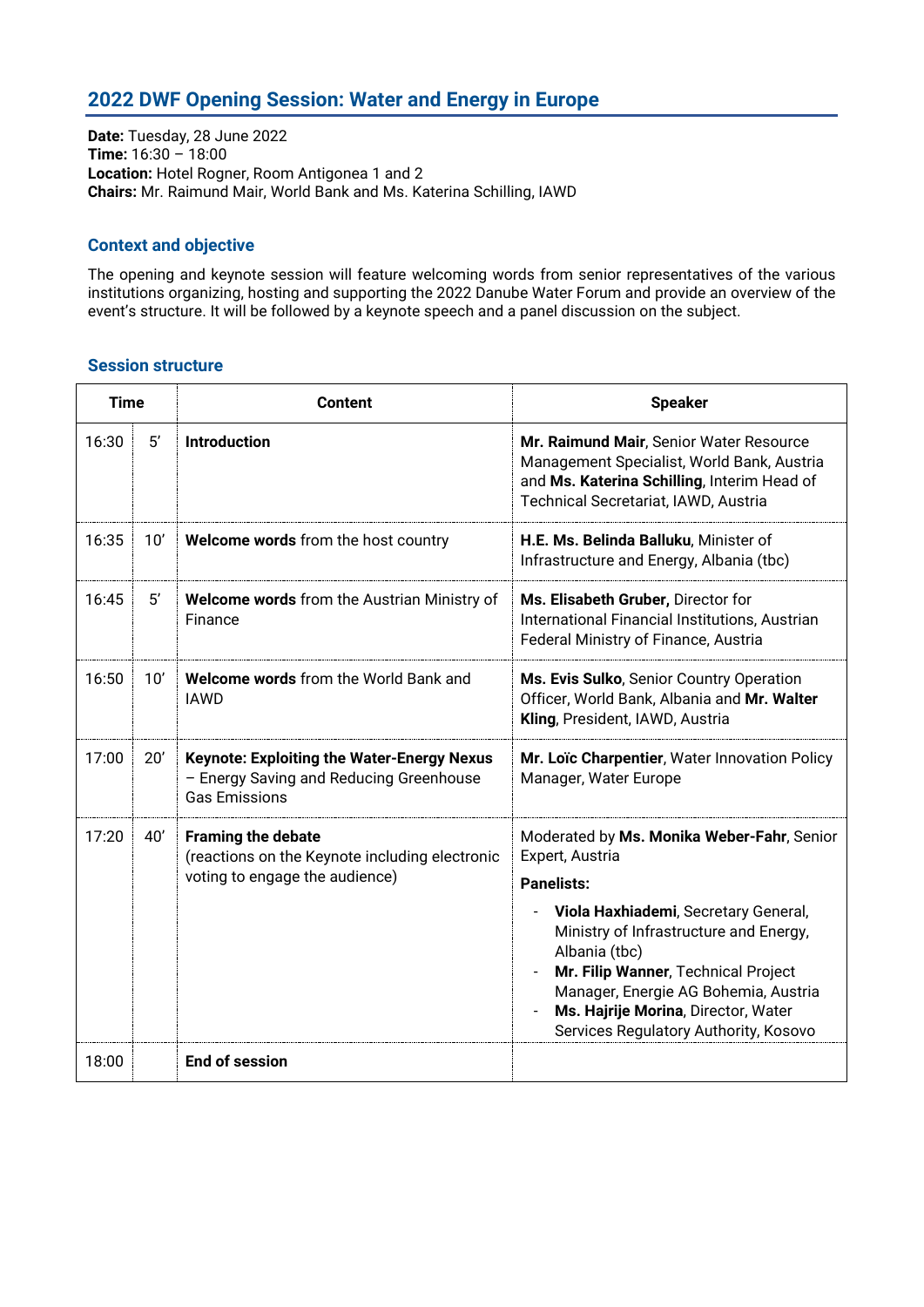## **2022 DWF Welcome Reception and Cocktail**

**Date:** Tuesday, 28 June 2022 **Time:** 18:00 – 20:00 **Location:** Hotel Rogner, garden area **Chairs:** Mr. Winston Yu, World Bank and Mr. Walter Kling, IAWD

### **Context and objective**

In the frame of the Welcome Reception and Cocktail the World Bank will launch the **Albania National Water Supply and Sanitation Sector Modernization Program**. In addition, participants have the opportunity to network with peers.

| Time  |      | Content                                                                                                                | <b>Speaker</b>                                                                                                                                                                                                                                      |
|-------|------|------------------------------------------------------------------------------------------------------------------------|-----------------------------------------------------------------------------------------------------------------------------------------------------------------------------------------------------------------------------------------------------|
| 18:00 | 5'   | <b>Introduction</b>                                                                                                    | Mr. Winston Yu, Practice Manager, Water<br>Practice, Europe and Central Asia, World Bank,<br>Austria and Mr. Walter Kling, President, IAWD,<br>Austria                                                                                              |
| 18:05 | 15'  | Launch of the World Bank Albania National<br><b>Water Supply and Sanitation Sector</b><br><b>Modernization Program</b> | H.E. Ms. Belinda Balluku, Minister of<br>Infrastructure and Energy, Albania (tbc)<br>Ms. Evis Sulko, Senior Country Operation<br>Officer, World Bank, Albania<br>Mr. Eduart Rumani, National Programme<br>Officer at Swiss Embassy in Albania (tbc) |
| 18:20 | 100' | <b>Networking</b>                                                                                                      |                                                                                                                                                                                                                                                     |
| 20:00 |      | End of reception                                                                                                       |                                                                                                                                                                                                                                                     |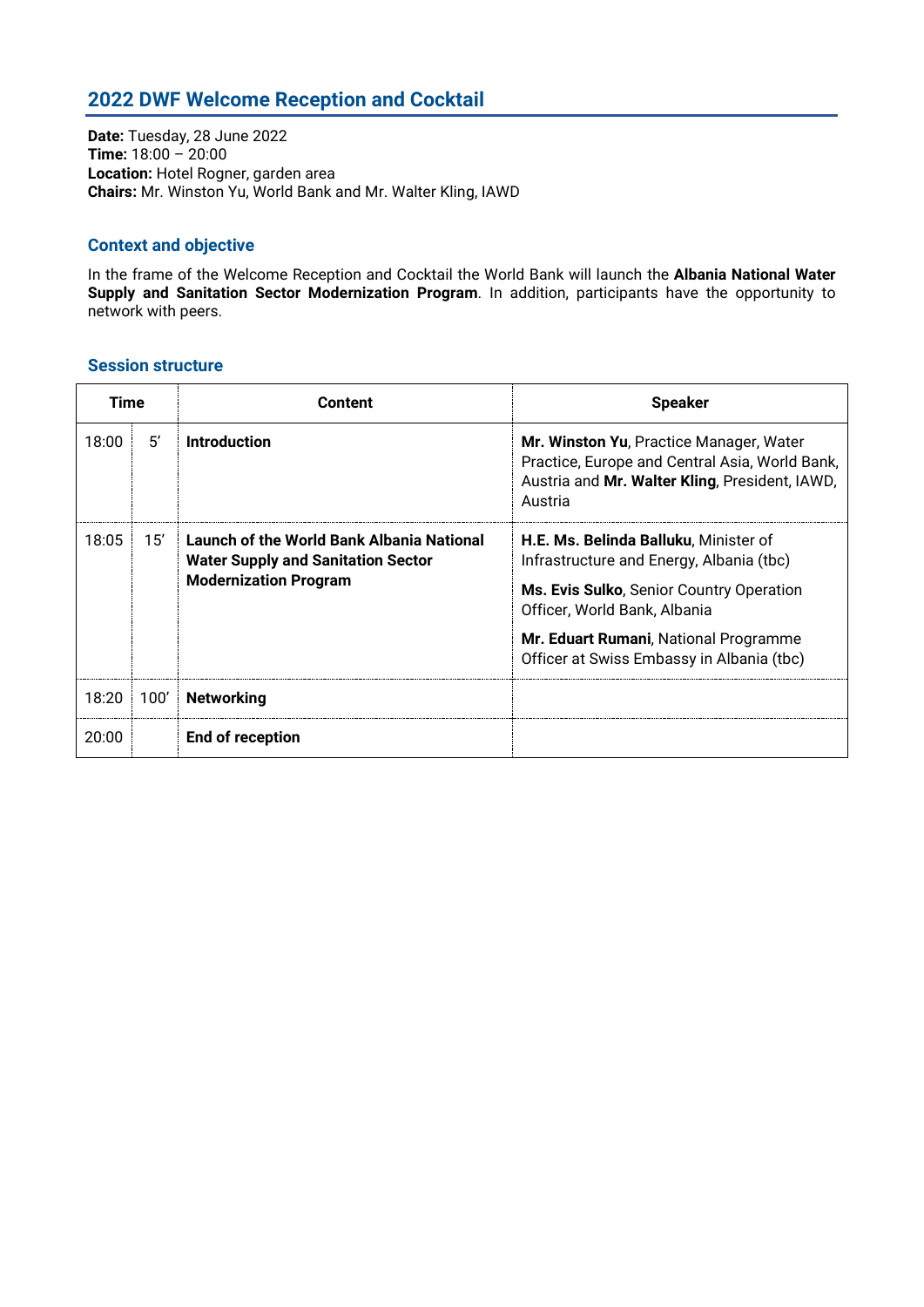## **Setting the Scene: The Energy Market and Effects on Utilities in the Danube region**

**Date:** Wednesday, 29 June 2022 **Time:** 09:00 – 10:30 **Location:** Hotel Rogner, Room Antigonea 1 and 2 **Chair:** Mr. Walter Kling, IAWD

#### **Context and objective**

Energy, as for other sectors, is also essential for the water service sector, driving water service delivery through pumping, treatment of freshwater before consumption, as well as treatment before discharge into the environment. Energy tariffs, generally considered as affordable over the past decades, provided only limited incentives for water utilities to focus on an increase of energy efficiency and hence the reduction of energy consumption. This situation is about to change since energy costs have recently surged and costs for electricity and gas have multiplied in the beginning of 2022. Inefficient operations of utilities put additional financial constraints on water service providers to ensure the operation, maintenance, and replacement of the aging infrastructure. This session aims to set the scene for the 2022 Danube Water Forum by exploring the recent developments of the energy markets in the region and the resulting impact on the utilities struggling to secure sustainable service provision due to increasing energy tariffs.

| <b>Time</b> |     | <b>Content</b>                                                                                     | <b>Speaker</b>                                                                                                                                                                                                                                                                                                                                                                                                                                                                                                                                                 |  |
|-------------|-----|----------------------------------------------------------------------------------------------------|----------------------------------------------------------------------------------------------------------------------------------------------------------------------------------------------------------------------------------------------------------------------------------------------------------------------------------------------------------------------------------------------------------------------------------------------------------------------------------------------------------------------------------------------------------------|--|
| 09:00       | 5'  | <b>Introduction</b>                                                                                | Mr. Walter Kling, President, IAWD, Austria                                                                                                                                                                                                                                                                                                                                                                                                                                                                                                                     |  |
| 09:05       | 15' | Energy price shocks in the Danube region:<br>latest developments and future perspectives           | Ms. Katharina Gassner, Senior Energy<br>Economist, World Bank, Vienna                                                                                                                                                                                                                                                                                                                                                                                                                                                                                          |  |
| 09:20       | 15' | Rising costs versus poor efficiency:<br>challenges and opportunities to (de-)energize<br>utilities | Mr. Radoslav Russev, CEO Wadata, Bulgaria                                                                                                                                                                                                                                                                                                                                                                                                                                                                                                                      |  |
| 09:35       | 55' | Discussion with panel and audience                                                                 | Moderated by Mr. Walter Kling, President,<br>IAWD, Austria<br><b>Panelists:</b>                                                                                                                                                                                                                                                                                                                                                                                                                                                                                |  |
|             |     |                                                                                                    | Ms. Katharina Gassner, Senior Energy<br>Economist, World Bank, Vienna<br>Mr. Radoslav Russev, CEO Wadata,<br>$\blacksquare$<br><b>Bulgaria</b><br>Mr. Christian Minelli, Head of Secretariat,<br>European Water Regulators (WAREG),<br>Italy (tbc)<br>Mr. Ndricim Shani, Chairman, Albanian<br>Water Regulatory Authority (WRA),<br>Albania<br>Ms. Elisabeta Poci, Executive Director,<br>$\overline{\phantom{a}}$<br>SHUKALB, Albania<br>Mr. Gazmend Daci, Senior Energy<br>Specialist, World Bank, Albania<br>Mr. George Sugar, CEO, ViK Subotica,<br>Serbia |  |
| 10:30       |     | <b>End of session</b>                                                                              |                                                                                                                                                                                                                                                                                                                                                                                                                                                                                                                                                                |  |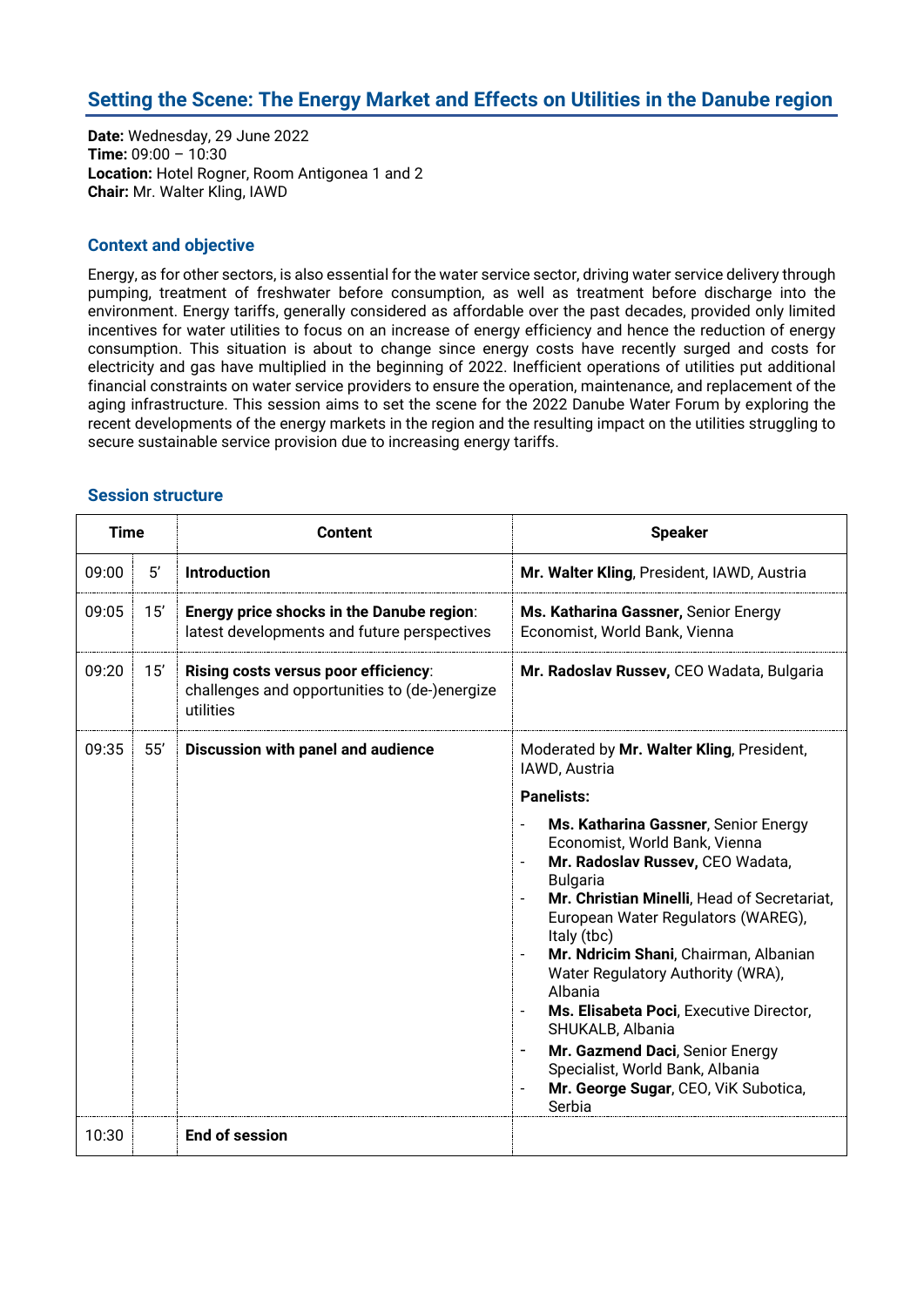## **Innovative Technologies for Energy Management in the Water Services Sector**

**Date:** Wednesday, 29 June 2022 **Time:** 11:00 – 12:30 **Location:** Hotel Rogner, Room Antigonea 1 and 2 **Chair:** Ms. Kathia Havens, World Bank

### **Context and objective**

Technologies for energy production and energy conservation have always been present in water supply and sanitation (WSS), but their importance and integration in processing and operating WSS technology has grown in importance only with the recent major increase of energy costs, that is likely to be an irreversible process. Unless efficient mitigation measures are implemented, the rise of energy prices will have serious impact on WSS service sustainability, and consequently service affordability.

The objective of this session is to look at examples of innovative technology used for production and conservation of energy in water supply and sanitation systems from two different angles: (I) experience of water utility in application of innovative technologies for energy production and saving, and (II) most recent technological solutions that are being developed by water industry. Brought together, technology users and technology developers should provide participants with information on what technological innovations are being developed and how they are being successfully applied.

| <b>Time</b> |     | <b>Content</b>                                                             | <b>Speaker</b>                                                                                                                                                                                                                                                                                                    |
|-------------|-----|----------------------------------------------------------------------------|-------------------------------------------------------------------------------------------------------------------------------------------------------------------------------------------------------------------------------------------------------------------------------------------------------------------|
| 11:00       | 5'  | <b>Introduction</b>                                                        | Ms. Kathia Havens, Program Analyst, World<br>Bank, Austria                                                                                                                                                                                                                                                        |
| 11:05       | 15' | Renewable energy production - the case<br>study of Kubratovo WWTP in Sofia | Mr. Jelyaz Rangelov, Manager of Kubratovo<br>WWTP, Sofia Water, Bulgaria                                                                                                                                                                                                                                          |
| 11:20       | 15' | Renewable energy production - the case<br>study of Vienna Water            | Mr. Wolfgang Gruber, Staff Unit Manager,<br>Vienna Water, Austria                                                                                                                                                                                                                                                 |
| 11:35       | 15' | <b>Energy Management for Water and Waste</b><br><b>Water industry</b>      | Mr. Steffen Haendler, Business Development<br>Energy Management, Siemens, Germany                                                                                                                                                                                                                                 |
| 11:50       | 40' | <b>Discussion with panelists and audience</b>                              | Moderated by Ms. Kathia Havens, Program<br>Analyst, World Bank, Austria                                                                                                                                                                                                                                           |
|             |     |                                                                            | <b>Panelists:</b>                                                                                                                                                                                                                                                                                                 |
|             |     |                                                                            | Mr. Jelyaz Rangelov, Manager of<br>Kubratovo WWTP, Sofia Water, Bulgaria<br>Mr. Wolfgang Gruber, Staff Unit Manager,<br>Vienna Water, Austria<br>Mr. Steffen Haendler, Business<br>Development Energy Management,<br>Siemens, Germany<br>Mr. Florian Kretschmer, Senior Scientist,<br><b>BOKU Vienna, Austria</b> |
|             |     |                                                                            | Mr. Camilo Lombana Cordoba, Senior<br><b>Water Supply and Sanitation Specialist</b><br>World Bank, USA                                                                                                                                                                                                            |
| 12:30       |     | End of session                                                             |                                                                                                                                                                                                                                                                                                                   |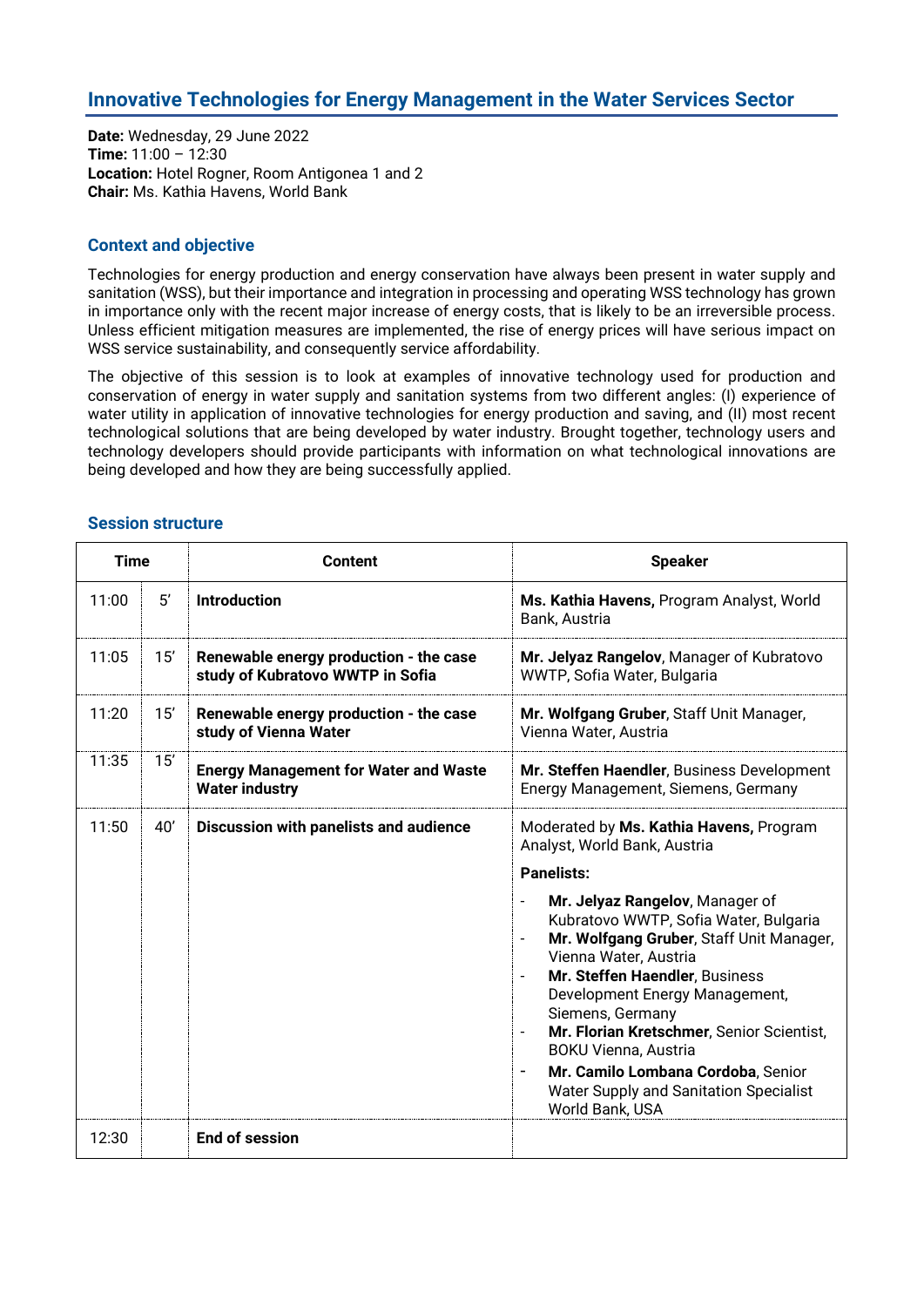## **Financing Energy Related Measures in the Water Services Sector**

**Date:** Wednesday, 29 June 2022 **Time:** 13:30 – 15:00 **Location:** Hotel Rogner, Room Antigonea 1 and 2 **Chair:** Ms. Patricia Lopez, World Bank

#### **Context and objective**

Water and sanitation often struggle to receive sufficient funding for its regular service provision, therefore securing additional funds necessary for financing of energy related measures represents an additional challenge. This session looks at the possible sources and different modalities of financing available for the energy investments in water and sanitation sector and how those financing schemes and sources could be utilized to achieve financial sustainability of water service provision.

| <b>Time</b> |     | <b>Content</b>                                                                                 | <b>Speaker</b>                                                                                                                                                                                                                                                                                                                                                                                                                                                                                                |  |
|-------------|-----|------------------------------------------------------------------------------------------------|---------------------------------------------------------------------------------------------------------------------------------------------------------------------------------------------------------------------------------------------------------------------------------------------------------------------------------------------------------------------------------------------------------------------------------------------------------------------------------------------------------------|--|
| 13:30       | 5'  | <b>Introduction</b>                                                                            | Ms. Patricia Lopez, Senior Infrastructure<br>Finance Specialist, World Bank, Spain                                                                                                                                                                                                                                                                                                                                                                                                                            |  |
| 13:35       | 15' | <b>Options for Financing Energy Efficiency</b><br><b>Projects in the Water Services Sector</b> | Mr. Dilip R. Limaye, Expert Water Consultant,<br><b>World Bank</b>                                                                                                                                                                                                                                                                                                                                                                                                                                            |  |
| 13:50       | 15' | Is the EU Taxonomy relevant for energy<br>efficient water service provision?                   | Mr. Juan Bofill Maestre, Senior Water<br>Engineer, Projects Directorate, Water<br>Management Division, European Investment<br><b>Bank</b>                                                                                                                                                                                                                                                                                                                                                                     |  |
| 14:05       | 15' | How to support green Start-ups in the water<br>service sector for the delivery of innovations  | Mr. Lyubomir Filipov, Strategic Partnerships<br>and Projects Director, Sofia Water, Bulgaria                                                                                                                                                                                                                                                                                                                                                                                                                  |  |
| 14:20       | 40' | Discussion with panel and audience                                                             | Moderated by Ms. Patricia Lopez, Senior<br>Infrastructure Finance Specialist, World Bank,<br>Spain                                                                                                                                                                                                                                                                                                                                                                                                            |  |
|             |     |                                                                                                | <b>Panelists:</b>                                                                                                                                                                                                                                                                                                                                                                                                                                                                                             |  |
|             |     |                                                                                                | Mr. Dilip R. Limaye, Expert Water<br>Consultant, World Bank<br>Mr. Juan Bofill Maestre, Senior Water<br>$\qquad \qquad \blacksquare$<br>Engineer, Projects Directorate, Water<br>Management Division, EIB<br>Mr. Lyubomir Filipov, Strategic<br>$\qquad \qquad \blacksquare$<br>Partnerships and Projects Director, Sofia<br>Water, Bulgaria<br>Mr. Eduart Rumani, National Programme<br>Officer at Swiss Embassy in Albania (tbc)<br>Mr. Sokol Xhafa, Acting CEO, Regional<br>Water Company Pristina, Kosovo |  |
| 15:00       |     | <b>End of session</b>                                                                          |                                                                                                                                                                                                                                                                                                                                                                                                                                                                                                               |  |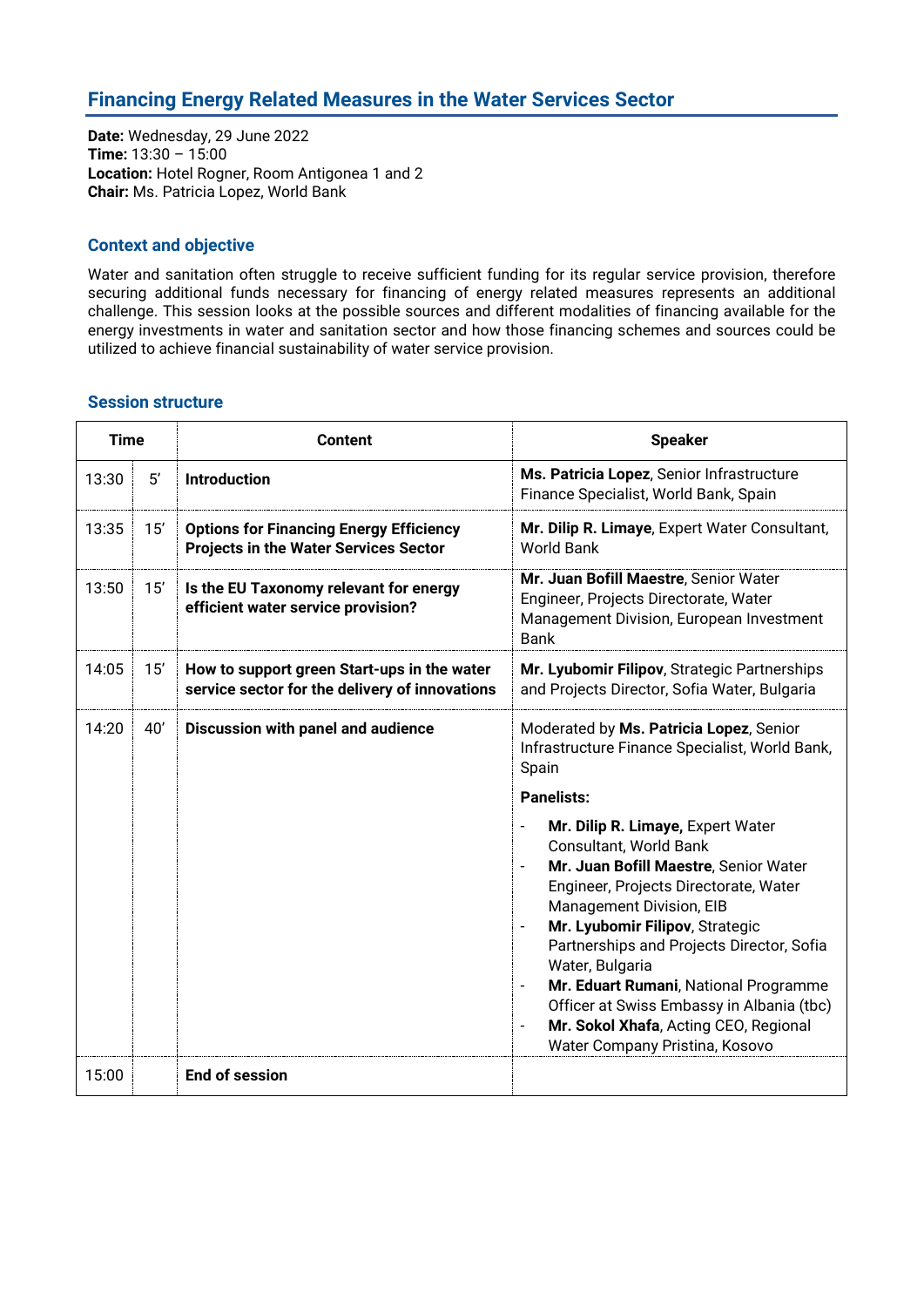## **Creating an Enabling Environment to (De-)Energize the Water Sector: Capacity Building, Policy, and Regulation**

**Date:** Wednesday, 29 June 2022 **Time:** 15:30 – 17:00 **Location:** Hotel Rogner, Room Antigonea 1 and 2 **Chair:** Ms. Elisabeta Poci, SHUKALB

## **Context and objective**

While rising energy prices are primarily impacting technical and financial sustainability of water utilities that are responsible for water service provision, solutions for this challenge can only be found with a joint effort of policy makers, and water and energy regulatory bodies and water service providers, through creation of an adequate enabling environment and through coordinated action. The objective of this session is to analyze how integrated policy, regulatory interventions, and capacity building can support a more sustainable water service delivery in the Danube region despite the recent energy crisis.

| <b>Time</b> |     | <b>Content</b>                                                                                                                        | <b>Speaker</b>                                                                                                                                                                                                                                                                                                                                                                                                                                                                                                                                                  |  |
|-------------|-----|---------------------------------------------------------------------------------------------------------------------------------------|-----------------------------------------------------------------------------------------------------------------------------------------------------------------------------------------------------------------------------------------------------------------------------------------------------------------------------------------------------------------------------------------------------------------------------------------------------------------------------------------------------------------------------------------------------------------|--|
| 15:30       | 5'  | <b>Introduction</b>                                                                                                                   | Ms. Elisabeta Poci, Executive Director,<br>SHUKALB, Albania                                                                                                                                                                                                                                                                                                                                                                                                                                                                                                     |  |
| 15:35       | 15' | <b>Aligning Policies, Institutions and</b><br><b>Regulations (PIR) for efficient water service</b><br>delivery                        | Ms. Dambudzo Josephine Muzenda, Senior<br>Water Supply and Sanitation Specialist, World<br>Bank, USA                                                                                                                                                                                                                                                                                                                                                                                                                                                            |  |
| 15:50       | 15' | <b>Albania Water Sector Modernization</b><br>Program: An innovative approach to achieve<br>the once in a lifetime water sector reform | Mr. Klevis Jahaj, Director, National Agency for<br>Water Supply, Sewerage and Waste<br>Infrastructure (AKUM), Albania (tbc)                                                                                                                                                                                                                                                                                                                                                                                                                                     |  |
| 16:05       | 15' | D-LeaP - a regional partnership to capacitate<br>the water service sector                                                             | Ms. Vesna Muslic, Chair, Danube Learning<br>Partnership (D-LeaP) Committee Council                                                                                                                                                                                                                                                                                                                                                                                                                                                                              |  |
| 16:20       | 40' | Discussion with panel and audience                                                                                                    | Moderated by Ms. Elisabeta Poci, Executive<br>Director, SHUKALB, Albania                                                                                                                                                                                                                                                                                                                                                                                                                                                                                        |  |
|             |     |                                                                                                                                       | <b>Panelists:</b>                                                                                                                                                                                                                                                                                                                                                                                                                                                                                                                                               |  |
|             |     |                                                                                                                                       | Ms. Dambudzo Josephine Muzenda,<br>Senior Water Supply and Sanitation<br>Specialist, World Bank, USA<br>Mr. Klevis Jahaj, Director, National<br>Agency for Water Supply, Sewerage and<br>Waste Infrastructure (AKUM), Albania<br>Ms. Vesna Muslic, Chair, Danube Learning<br>$\overline{\phantom{a}}$<br>Partnership (D-LeaP) Committee Council<br>Ms. Evis Gjebrea, Deputy General Director,<br>$\overline{\phantom{a}}$<br>Tirana Water and Wastewater Utility,<br>Albania<br>Representative, Albanian Water<br>Resources Management Agency, Albania<br>(tbc) |  |
| 17:00       |     | <b>End of session</b>                                                                                                                 |                                                                                                                                                                                                                                                                                                                                                                                                                                                                                                                                                                 |  |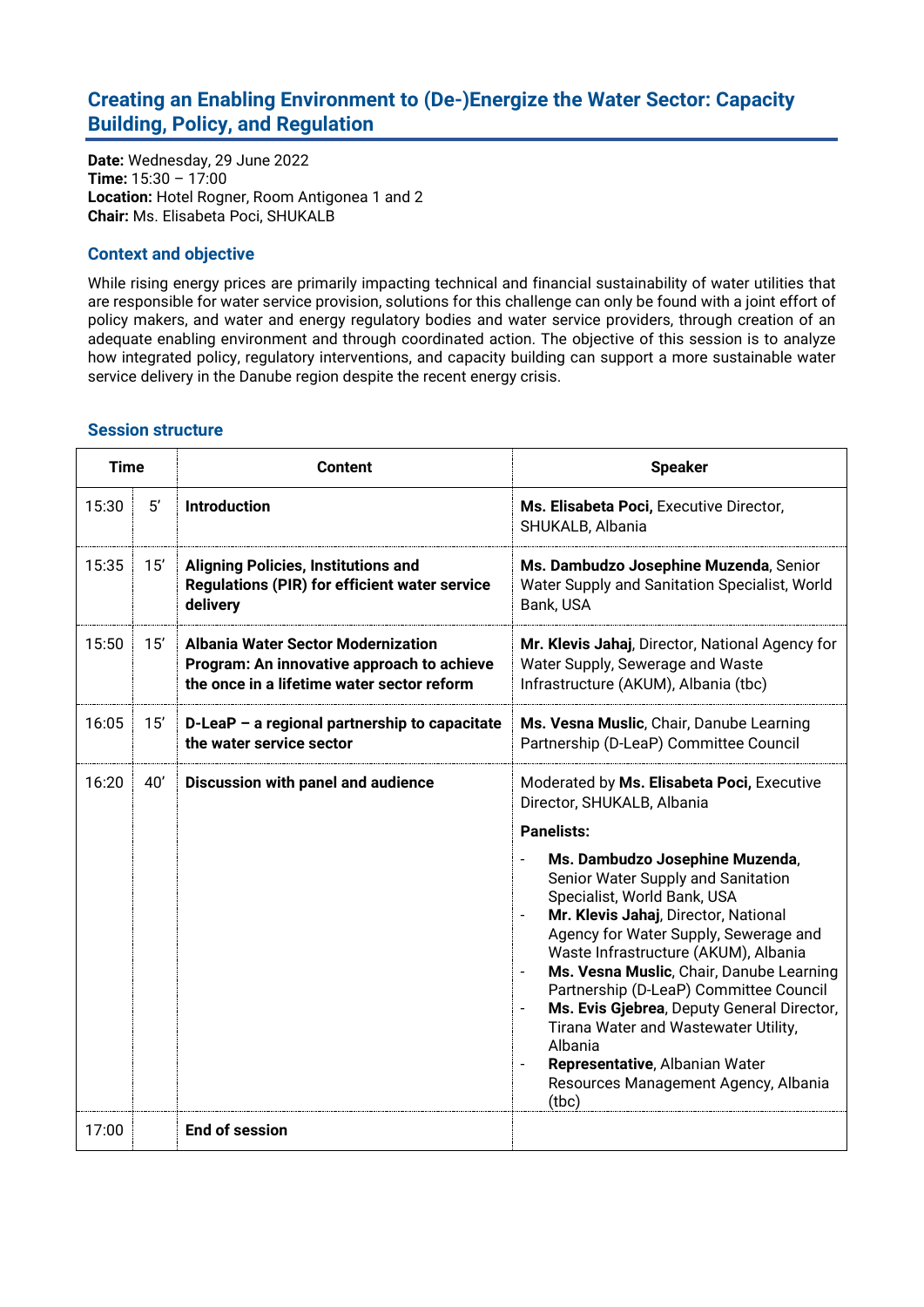## **2022 Danube Water Forum: Closing Session**

**Date:** Wednesday, 29 June 2022 **Time:** 17:00 – 17:30 **Location:** Hotel Rogner, Room Antigonea 1 and 2 **Chair:** Mr. Winston Yu, World Bank

#### **Context and objective**

This session aims at summarizing of the main messages and ideas coming from the various sessions, and at reflecting on the main points and key ideas from conference, to identify the future paths for the sector to strengthen the institutional capacities to (de-)energize the water sector in the Danube Region.

| <b>Time</b> |              | <b>Content</b>                                            | <b>Speaker</b>                                                                                                                                                                                                                                               |
|-------------|--------------|-----------------------------------------------------------|--------------------------------------------------------------------------------------------------------------------------------------------------------------------------------------------------------------------------------------------------------------|
| 17:00       | 5'           | <b>Introduction</b>                                       | Mr. Winston Yu, Practice Manager, Water<br>Europe and Central Asia, World Bank, USA                                                                                                                                                                          |
| 17:05       | 20'          | Panel discussion on lessons learned and how<br>to proceed | Moderated by Mr. Winston Yu, Practice<br>Manager, Water Europe and Central Asia,<br>World Bank, USA                                                                                                                                                          |
|             |              |                                                           | <b>Rapporteurs:</b>                                                                                                                                                                                                                                          |
|             |              |                                                           | Mr. Walter Kling, President, IAWD, Austria<br>Ms. Kathia Havens, Program Analyst,<br>World Bank, Austria<br>Ms. Patricia Lopez, Senior Infrastructure<br>Finance Specialist, World Bank, Spain<br>Ms. Elisabeta Poci Executive Director,<br>SHUKALB, Albania |
| 17:25       | $5^{\prime}$ | Closing words of co-organizer                             | Mr. Petrit Tare, President, SHUKALB, Albania                                                                                                                                                                                                                 |
| 17:30       |              | <b>End of the Forum</b>                                   |                                                                                                                                                                                                                                                              |